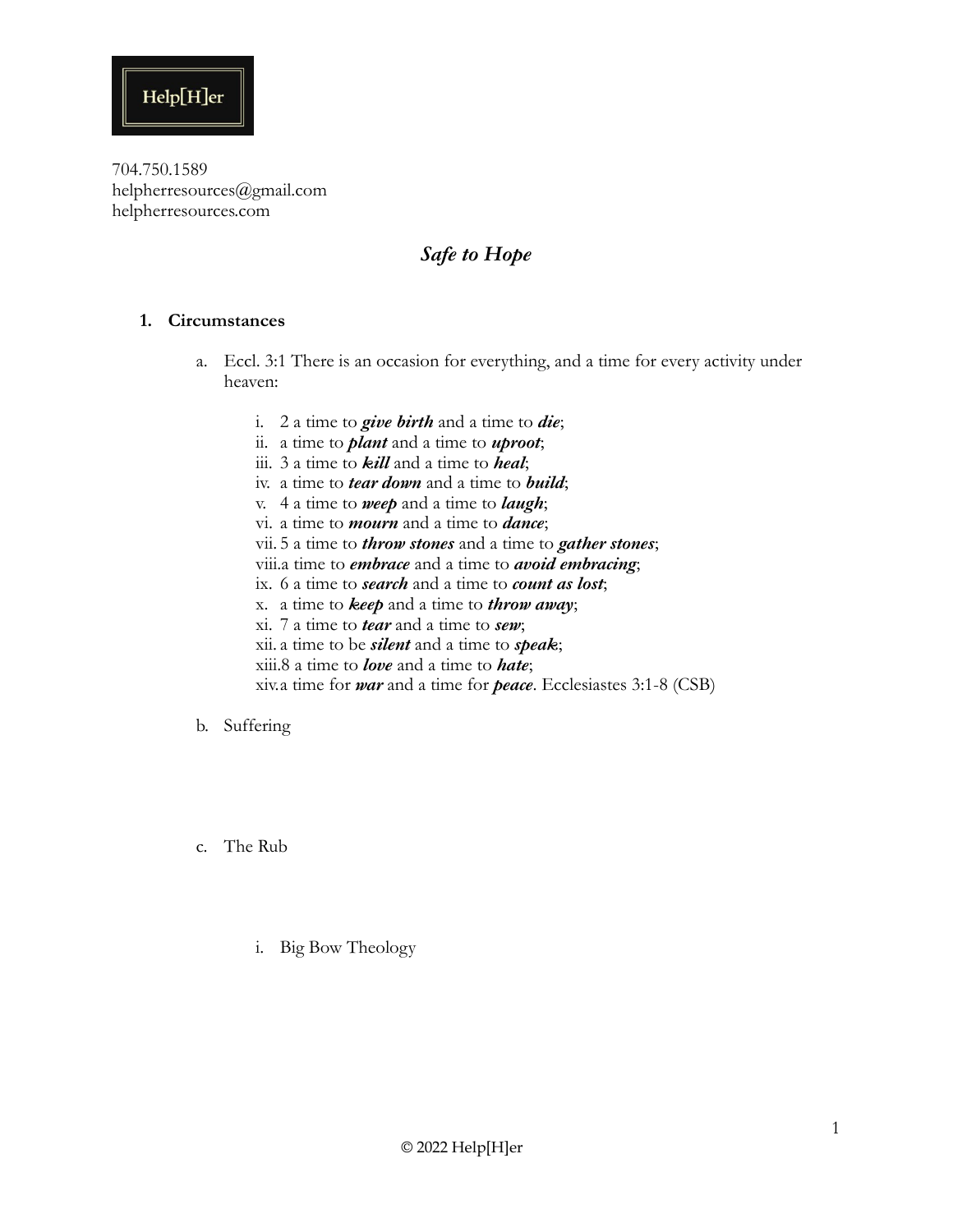

# *Safe to Hope*

#### ii. Emotion Motion 1.

### iii. Bounce House Theology

- 1.
- 2.
- 3.
- 4.
- 5.

© 2022 Help[H]er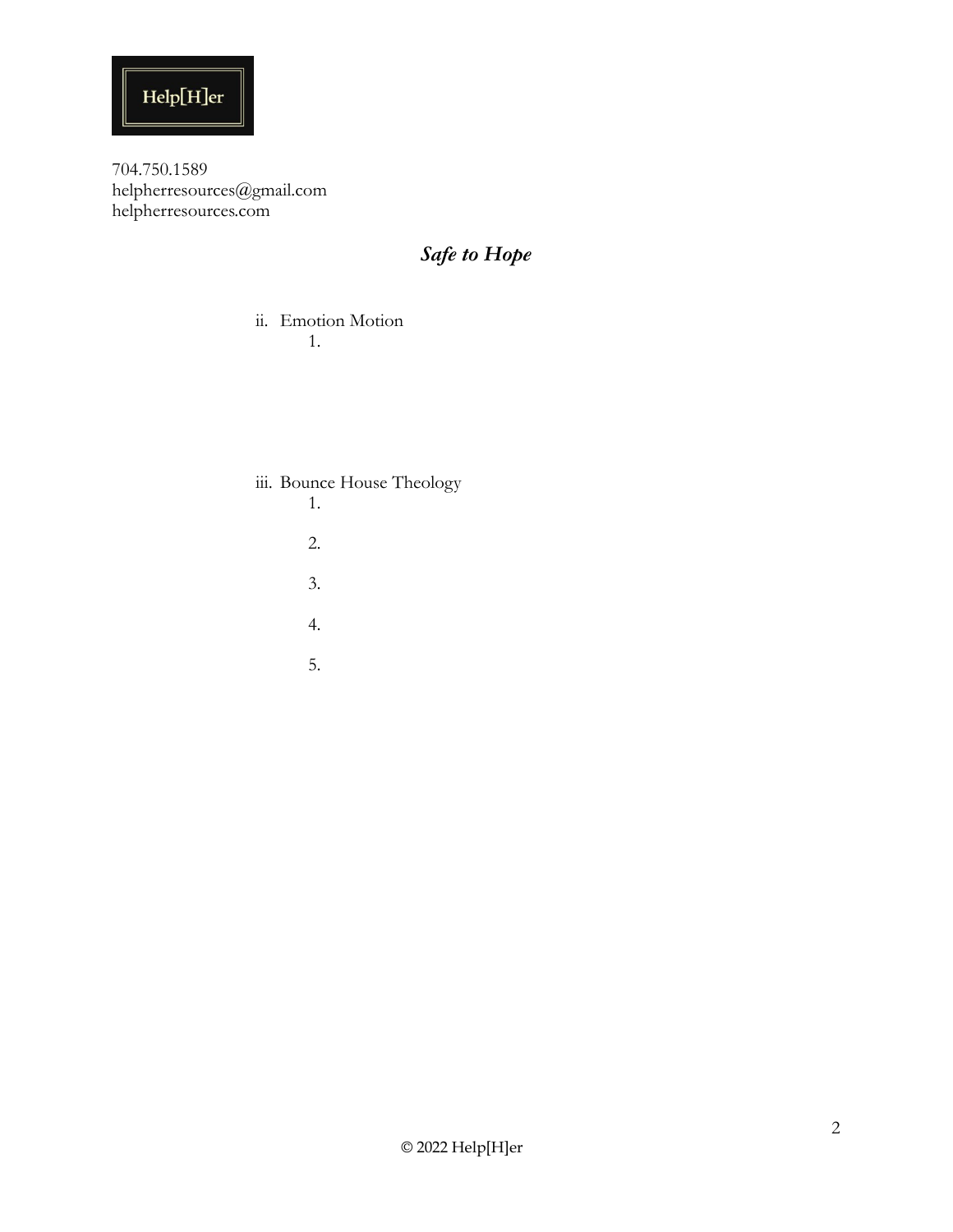

### *Safe to Hope*

#### **2. How does God view our circumstances?**  *Redemptive Historical Theology*

- a. *Him*  i. Luke 24:25-27
- b. *Us* 
	- i. Acts 17:24-28

- <span id="page-2-1"></span>ii. Isa. 49:16
	- 1. Engraved[1](#page-2-0)
		- a. Your person
		- b. Your image
		- c. Your "case"
		- d. Your circumstances (Eccl. 3:1-8)
		- e. Your sins
		- f. Your temptations
		- g. Your weaknesses
		- h. Your wants
		- i. Your works
		- j. Everything about you
		- k. All that concerns you

<span id="page-2-0"></span><sup>&</sup>lt;sup>[1](#page-2-1)</sup> This section is based on Charles Spurgeon, *Morning* Nov 7.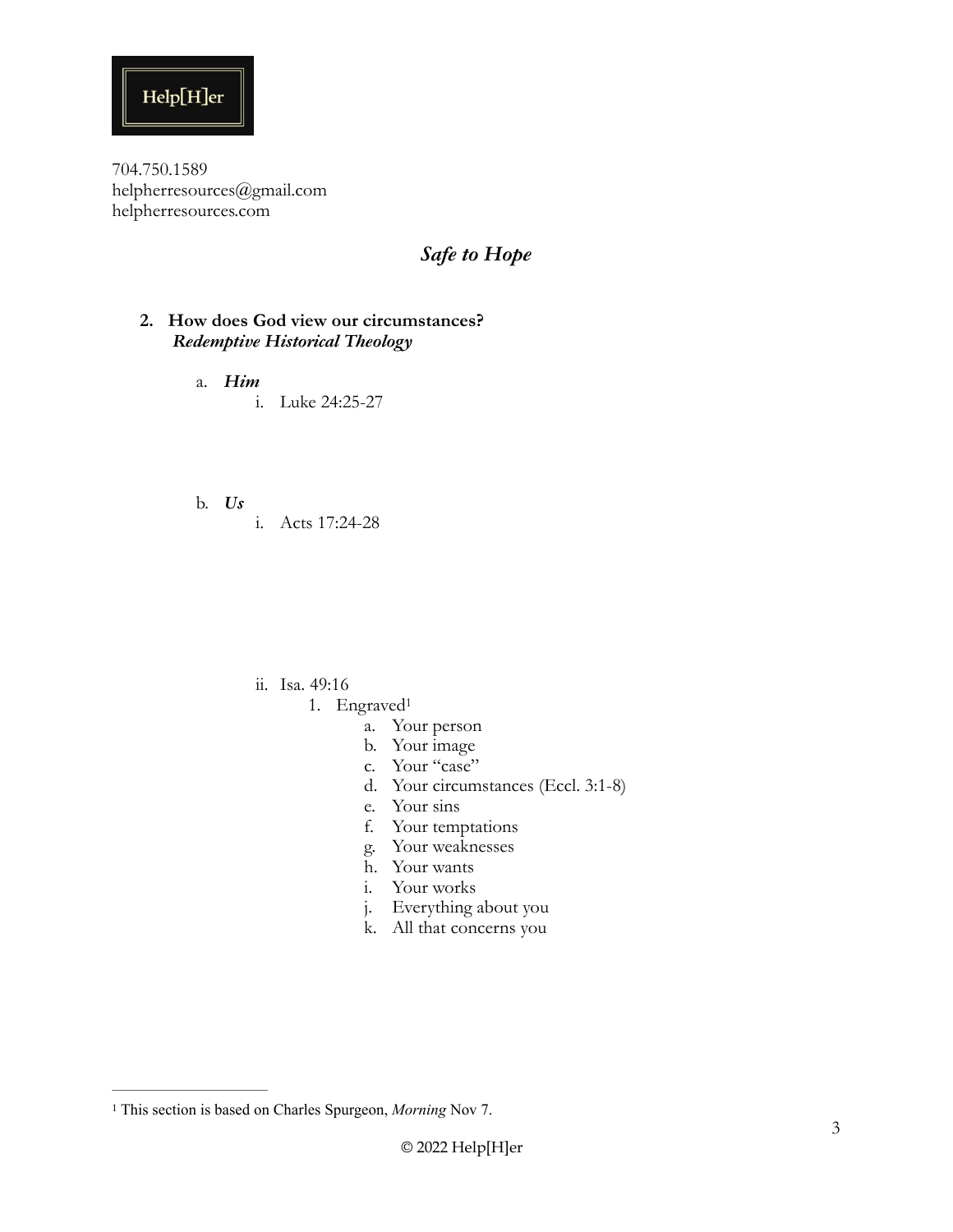

## *Safe to Hope*

### **3. How to get on the same page**

- a. Revelation 21:5-8
- b. Restory
- c. What change project is God up to?
- d. But, how?
	- i. Posture
	- ii. Prayer
	- iii. Process
	- iv. Identify your losses
	- v. Know truth
	- vi. Know your typical responses
	- vii. Comfort with comfort